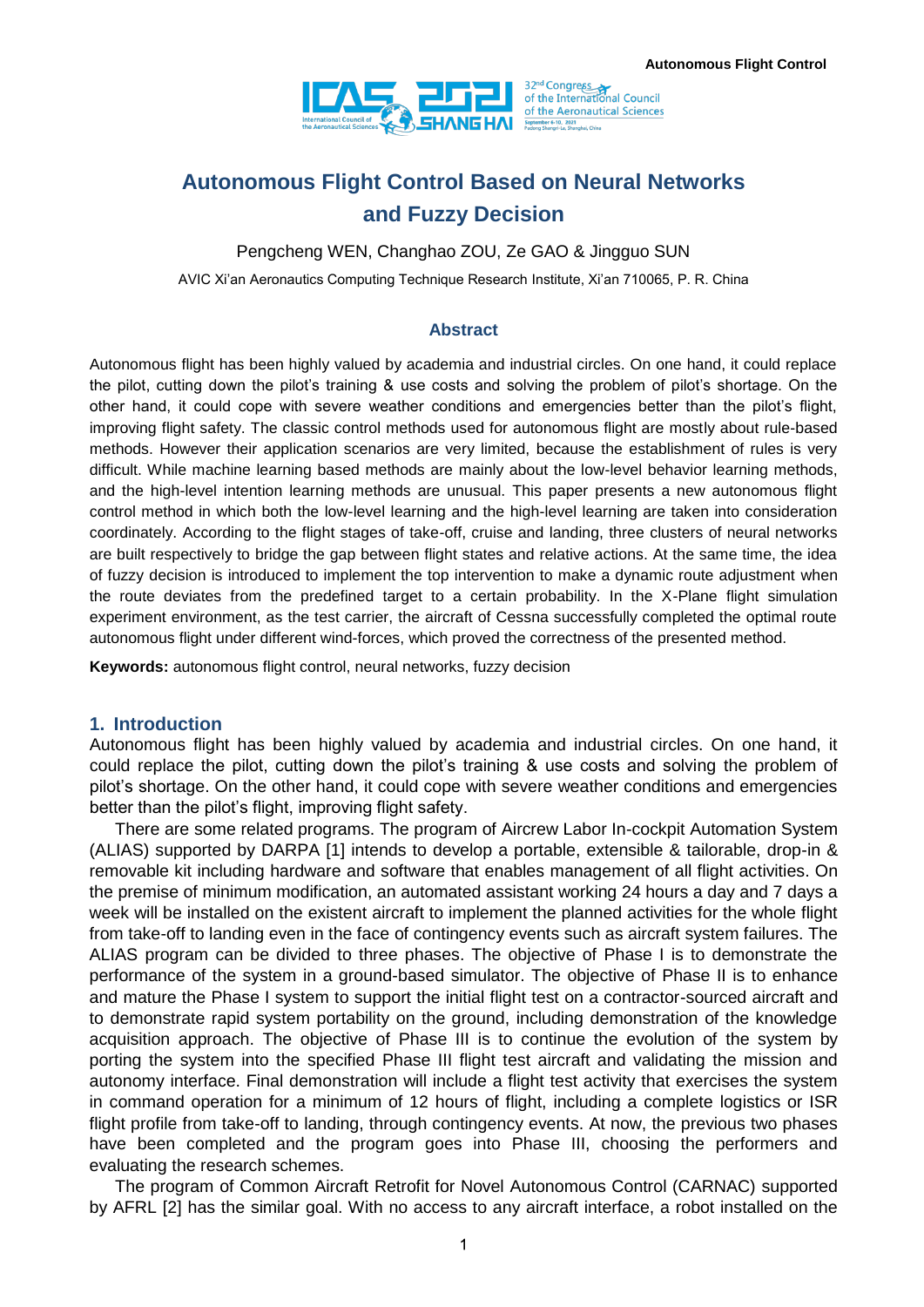pilot's chair will execute the flight control by reading the information of all instruments in cockpit including the data displayed on the glass display. CARNAC envisions a robot with the basic software of flight control algorithms that enables to learn the concrete control method to the specified aircraft rapidly. It is expected that the prototype will be introduced in recent years and the autonomous flight test will be performed in a ground-based simulator.

The same also the key point to the success of the above programs is they use AI to help to finish the autonomous flight control. In addition to complete the routine activities, it is able to deal with the uncertain events as well.

Nowadays, the classic flight control methods [3] like the methods of Proportional Integral Derivative control (PID control) and Finite-State Automation control are mostly about rule-based methods. However their application scenarios are very limited, because the establishment of rules is very difficult. Manually designing and developing all the necessary rules covering all possible eventualities to handle the complete spectrum of flight scenarios and uncertainties ranging from normal to emergency situations might be unpractical. While the machine learning based methods developing in recent years are mainly about the low-level behavior learning methods, and the highlevel intention learning methods are unusual. Furthermore, they are independent which may not give full play to the two learning methods. [4] & [5] bridge the gap between the low-level learning and the high-level learning. They take them into consideration by neural networks. As is known, if the neural networks play a good role, they must rely on big data. Since the uncertain contingency events during the practical flight are usually small data, it is debatable whether the neural networks are available under this circumstance.

In order to ensure the effective control for the whole flight, this paper presents a new autonomous flight control method in which three clusters of neural networks are built respectively according to the different flight stages to execute the bottom basic control and the idea of fuzzy decision is introduced to implement the top intervening control to the uncertain contingency events.

#### **2. Technical Model**

#### 2.1 General Framework

The general framework is shown in Figure 1. The neural networks based flight control module which is at the bottom of the model is used for the basic routine control mapping the flight attitudes with their relative actions. The fuzzy decision based flight control module which is at the top of the model is composed of different sub modules, such as the modules of flight data acquisition, flight status evaluation, route fuzzy calculation, route deviation judgment and status parameters adjustment. They are used for the intervention when the route deviates from the predefined target to a certain probability, making a dynamic route adjustment.

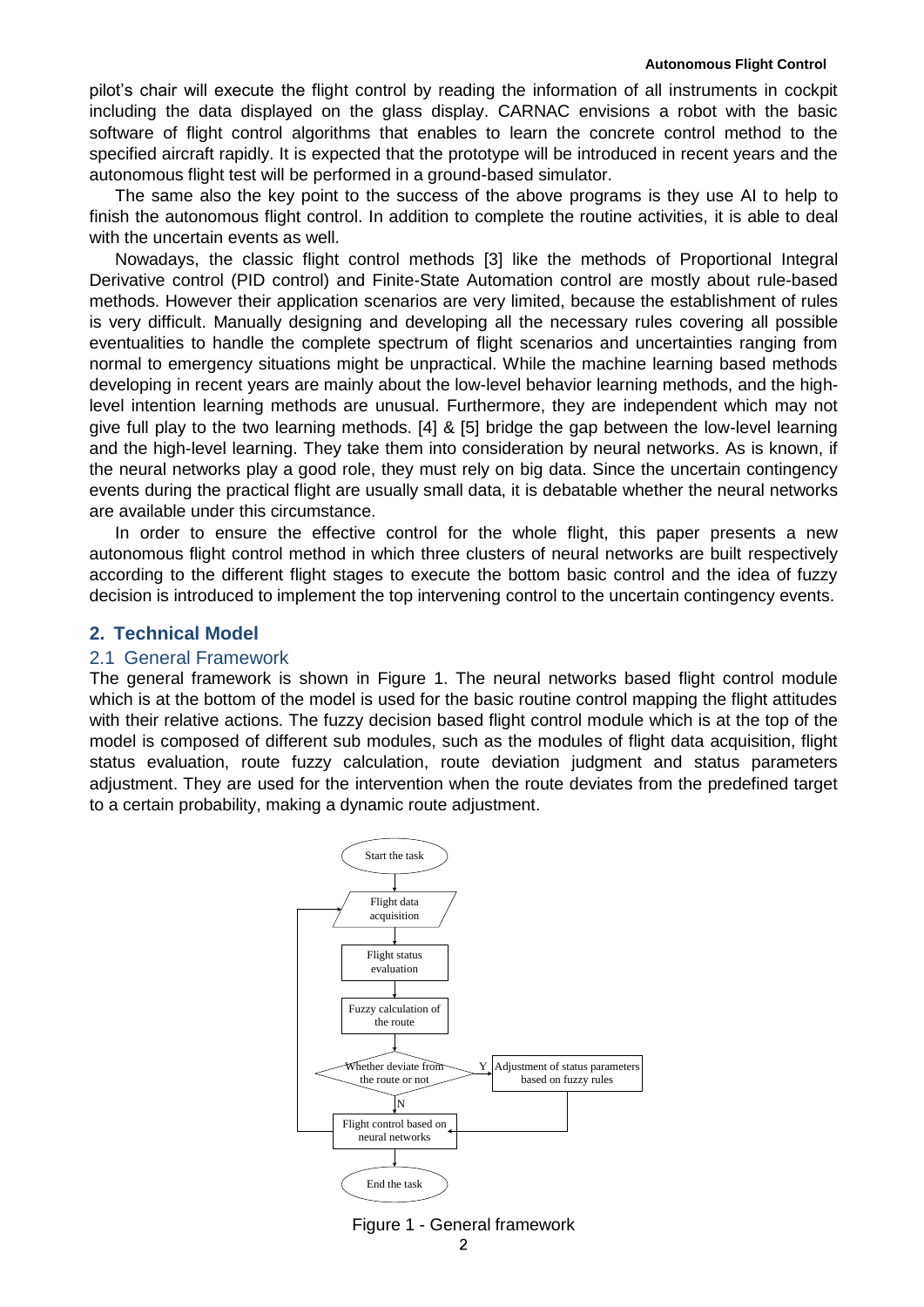#### 2.2 Neural Networks Based Flight Control

According to the flight stages of take-off, cruise and landing, three clusters of forward neural networks are built respectively. As the core of the bottom control, these neural networks execute the specific flight actions in real time with the changing flight attitudes.

The topologies of the neural networks are shown in Figure 2. Based on a rule-of-thumb [6], all the neural networks have only one hidden layer, because problems requiring more than one hidden layer are rarely encountered in the field of control. Furthermore, to avoid under-fitting caused by too few neurons in the hidden layer or over-fitting caused by too many neurons, the number of hidden neurons is set to twice the number of the input neurons.



Figure 2 - Topologies of the neural networks

The activation functions have two types: Sigmoid (Equation (1)) and Hyperbolic Tangent (Tanh) (Equation (2)). The Sigmoid function is used by the neural networks in which all input and output values are positive, while the Tanh function is used by the ones in which the datasets contain a few of negative values.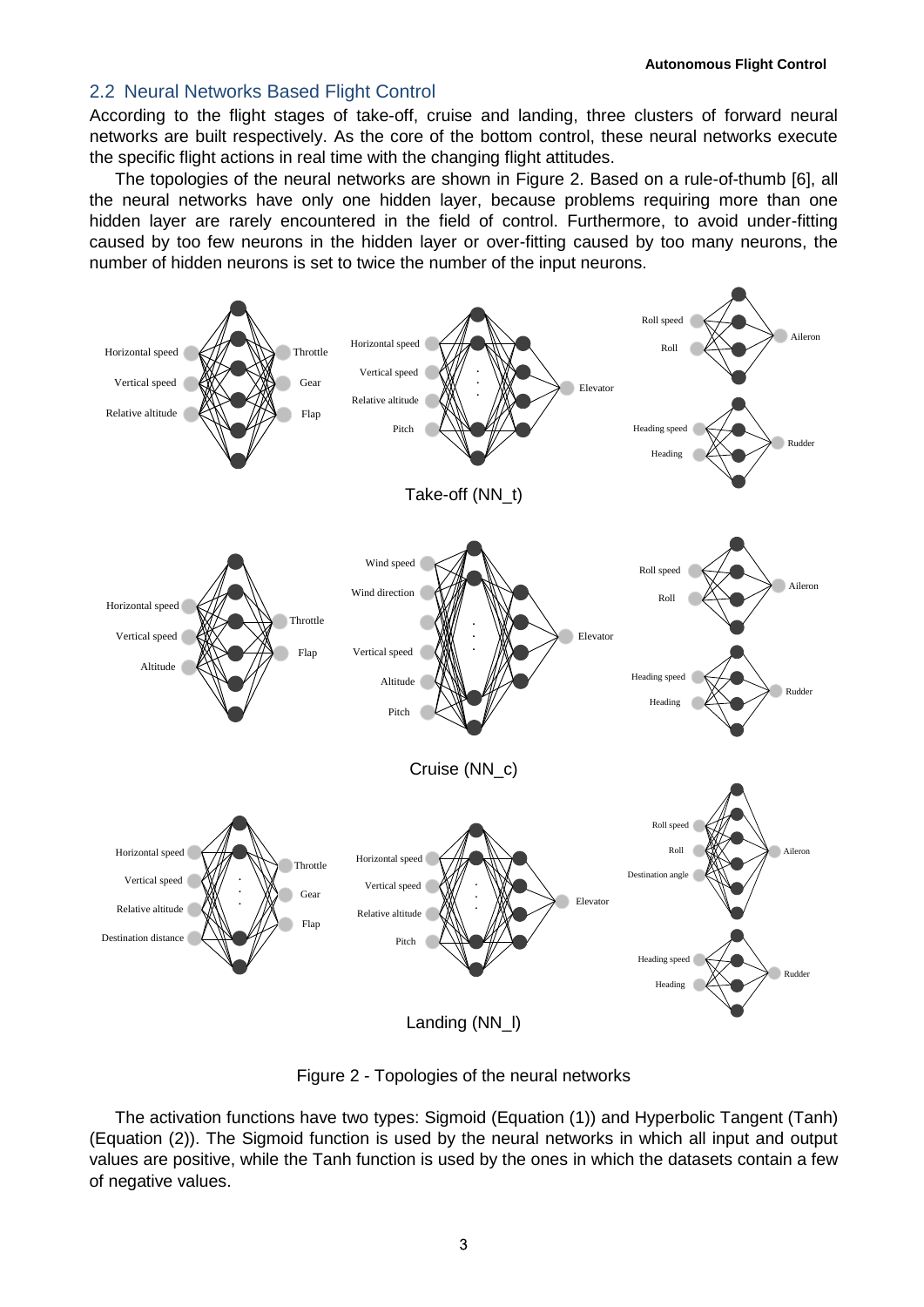**Autonomous Flight Control**

$$
f\left(x\right) = \frac{1}{1 + e^{-x}}\tag{1}
$$

$$
f(x) = \frac{e^{2x} - 1}{e^{2x} + 1}
$$
 (2)

The coefficients of weights and biases are updated by the method of backpropagation. It is to be noticed that different error calculators should be applied based on the different activation functions.

$$
\delta_n = (t_n - a_n) a_n (1 - a_n) \tag{3}
$$

$$
\delta_n = (t_n - a_n)(1 - a_n)(1 + a_n)
$$
\n(4)

#### 2.3 Fuzzy Decision Based Flight Control

In light of the status evaluation results at three degrees of freedom relative to the route point like the distance, horizontal direction and the vertical direction, a fuzzy controller is designed to adjust the status parameters based on fuzzy rules.

The inputs of the fuzzy controller are defined as the distance *d* between the aircraft and the route point, the angle *rh* between the aircraft and the route point in the horizontal direction, and the angle *rv* between the aircraft and the route point in the vertical direction. The output of the fuzzy controller is defined as the variation in adjustment of status parameters.

Using continuous domain, the input variable *d* is partitioned as {N, F}, while N represents the air-craft is near to the route point and F represents the aircraft is far from the route point. *rh* is partitioned as {NR, PL, ZM}, while NR represents the aircraft is on the right side of the route point, PL represents the aircraft is on the left side of the route point and ZM represents the aircraft and the route point have the same heading direction. *rv* is partitioned as {NU, PD, ZH}, while NU represents the aircraft is above the route point, PD represents the aircraft is under the route point and ZH represents the aircraft and the route point are at the same height.

Also using the continuous domain, the output variable is partitioned as {FRAR, SRAR, RAM, SRAL, FRAL, FEU, SEU, EM, SED, FED}, while FRAR represents the aircraft needs to roll right with a high speed, SRAR represents the aircraft needs to roll right with a low speed, RAM represents the aircraft needs to maintain the current heading direction, SRAL represents the aircraft needs to roll left with a low speed, FRAL represents the aircraft needs to roll left with a high speed, FEU represents the aircraft needs to ascend with a high speed, SEU represents the aircraft needs to ascend with a low speed, EM represents the aircraft needs to maintain the current height, SED represents the aircraft needs to descend with a low speed, FED represents the aircraft needs to descend with a high speed.

The membership function adopts the form of Gauss, as shown in Figure 3. And the fuzzy rules are built in Table 1.



Figure 3 - Membership functions of input variables based on the form of Gauss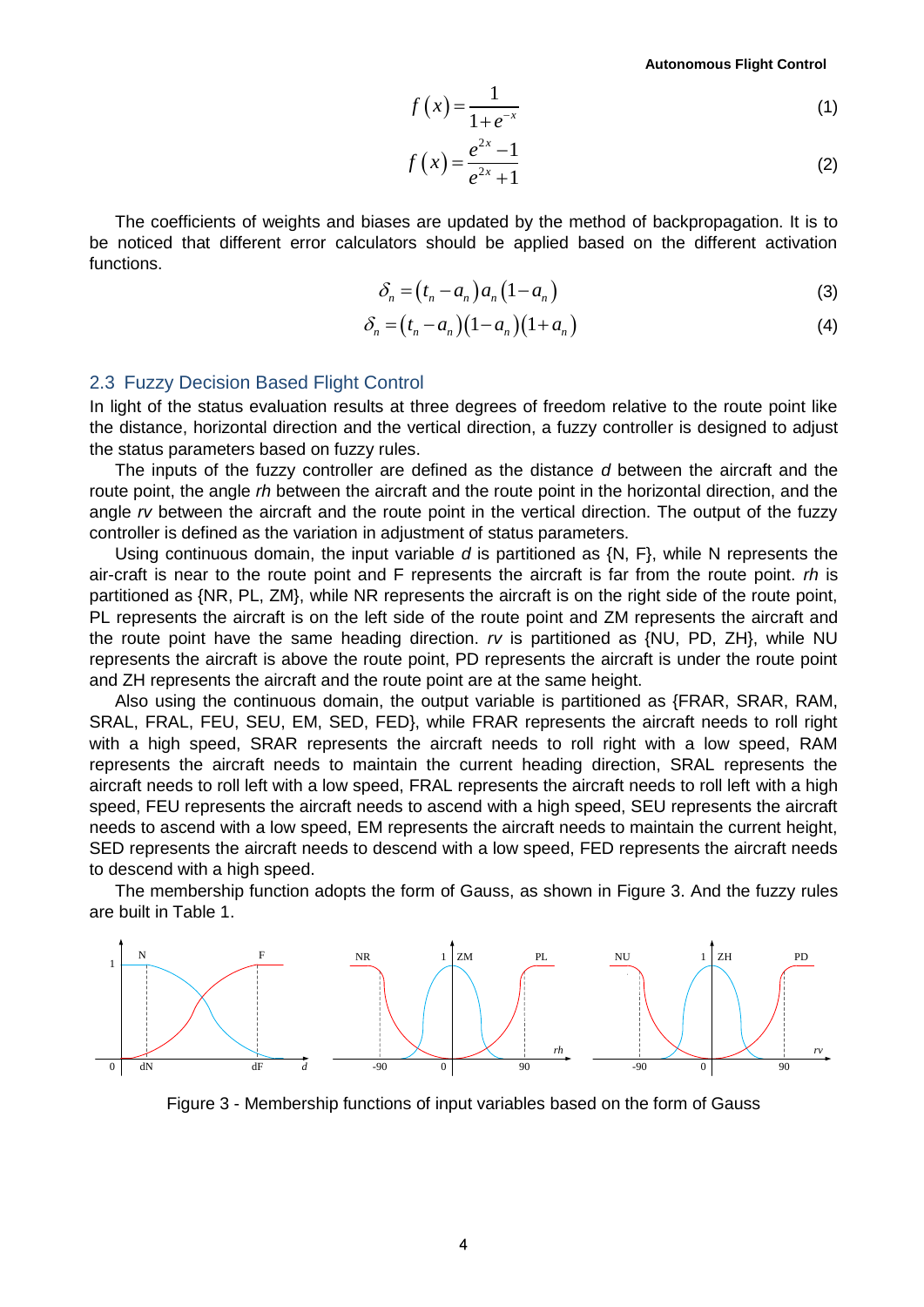| Domain partition | Domain partition | Domain partition of d |             |            |             |
|------------------|------------------|-----------------------|-------------|------------|-------------|
| of $rv$          | of rh            | N                     |             | F          |             |
| <b>NU</b>        | NR.              | FED                   | <b>FRAL</b> | <b>SED</b> | <b>SRAL</b> |
|                  | ZM               | <b>FED</b>            | <b>RAM</b>  | <b>SED</b> | <b>RAM</b>  |
|                  | PL               | FED                   | <b>FRAR</b> | <b>SED</b> | <b>SRAR</b> |
| <b>ZH</b>        | <b>NR</b>        | EM                    | <b>FRAL</b> | EM         | <b>SRAL</b> |
|                  | ZM               | EM                    | <b>RAM</b>  | EM         | <b>RAM</b>  |
|                  | <b>PL</b>        | EM                    | <b>FRAR</b> | EM         | <b>SRAR</b> |
| <b>PD</b>        | NR.              | <b>FEU</b>            | <b>FRAL</b> | <b>SEU</b> | <b>SRAL</b> |
|                  | ZM               | <b>FEU</b>            | <b>RAM</b>  | <b>SEU</b> | <b>RAM</b>  |
|                  | PL               | <b>FEU</b>            | <b>FRAR</b> | <b>SEU</b> | <b>SRAR</b> |

Table 1 - Fuzzy rules

## **3. Simulation Experiments**

Since X-Plane is an advanced flight simulator that has been used in many research papers such as [7] [8] [9] and by multiple organizations and industries such as FAA, NASA, Boeing and Cessna, it is chosen as the simulator to build the simulation experiment environment. In order to demonstrate the advancement of the designed flight control model, the aircraft of Cessna is chosen as the test carrier, because Cessna belongs to a kind of small aircrafts whose flight is more vulnerable to the weather conditions.

There are two weather conditions: with no wind that the wind-force is level of 0-1 and with wind that the maximum wind-force is level of 7. As shown in Figure 4 and Figure 5, the Cessna successfully completes the optimal route autonomous flight under different wind-forces, which proves the correctness of the designed model.



Take-off Cruise Cruise Cruise Landing

Figure 4 - Some selected pictures of X-Plane simulation experiments



Wind-force: level of 0-1 Maximum Wind-force: level of 7

Figure 5 - Comparison of routes under different wind-forces

# **4. Conclusion and Future Works**

This paper presents a new autonomous flight control method based on the integration of neural net-works and fuzzy decision to take the low-level behavior learning and the high-level intention learning into consideration coordinately. And the simulation experiments demonstrated the correctness of the presented method.